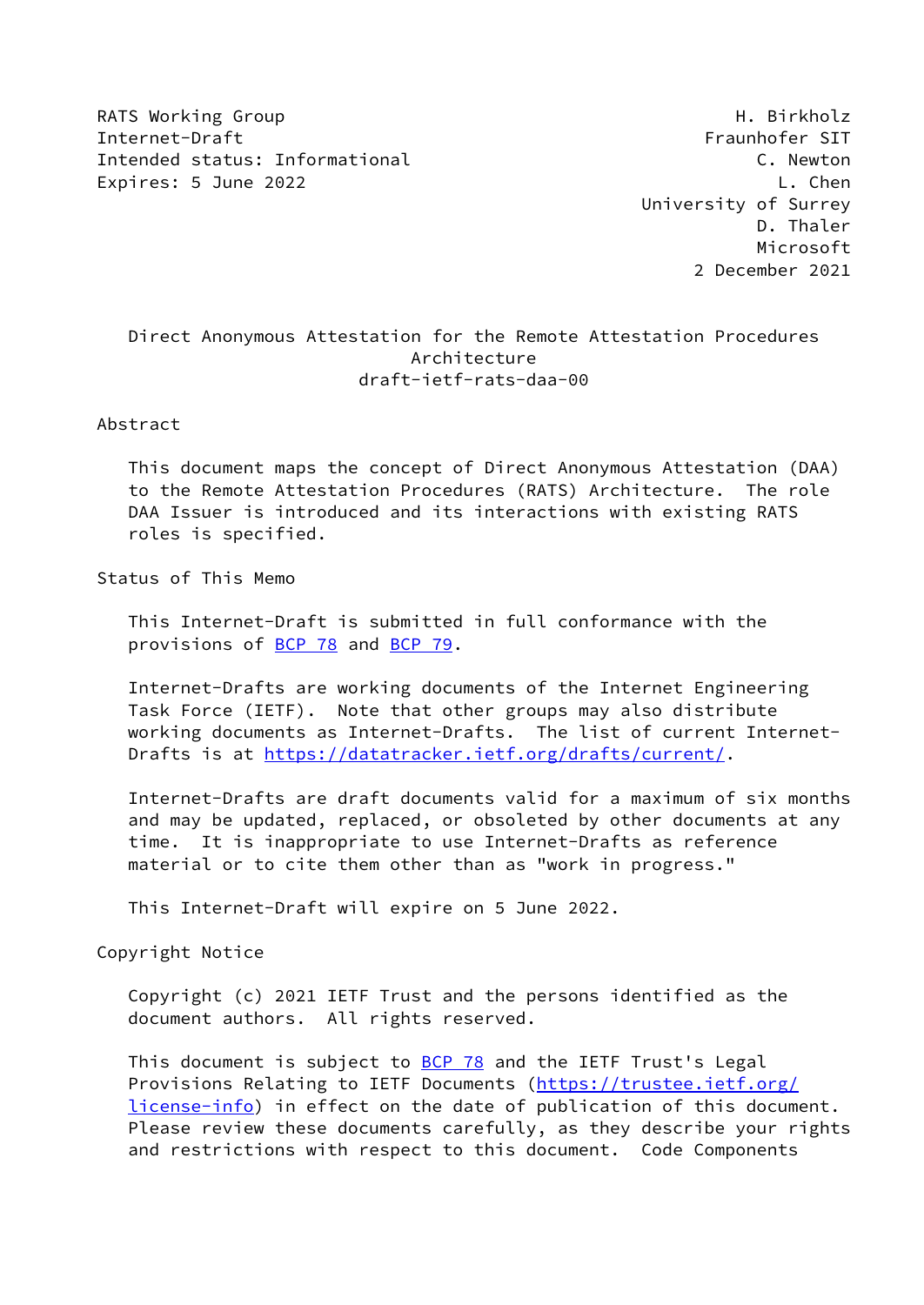<span id="page-1-1"></span>Internet-Draft DAA for RATS December 2021

 extracted from this document must include Revised BSD License text as described in Section 4.e of the [Trust Legal Provisions](https://trustee.ietf.org/license-info) and are provided without warranty as described in the Revised BSD License.

Table of Contents

|    |                                               | $\overline{3}$ |
|----|-----------------------------------------------|----------------|
| 3. | Direct Anonymous Attestation                  | $\frac{3}{2}$  |
| 4. | DAA changes to the RATS Architecture          | $-5$           |
|    | 5. Additions to Remote Attestation principles | 6              |
| 6. | Privacy Considerations $\cdots$ 7             |                |
|    |                                               |                |
| 8. | Implementation Considerations $\cdots$ 7      |                |
| 9. |                                               |                |
|    |                                               |                |
|    | 10.1. Normative References 8                  |                |
|    | 10.2. Informative References 8                |                |
|    |                                               |                |
|    |                                               |                |

## <span id="page-1-0"></span>[1](#page-1-0). Introduction

Remote ATtestation procedureS (RATS, [\[I-D.ietf-rats-architecture\]](#page-8-3)) describe interactions between well-defined architectural constituents in support of Relying Parties that require an understanding about the trustworthiness of a remote peer. The identity of an Attester and its corresponding Attesting Environments play a vital role in RATS. A common way to refer to such an identity is the Authentication Secret ID as defined in the Reference Interaction Models for RATS [\[I-D.ietf-rats-reference-interaction-models\]](#page-8-4). The fact that every Attesting Environment can be uniquely identified in the context of the RATS architecture is not suitable for every application of remote attestation. Additional issues may arise when Personally identifiable information (PII) -- whether obfuscated or in clear text -- are included in attestation Evidence or even corresponding Attestation Results. This document illustrates how Direct Anonymous Attestation (DAA) can mitigate the issue of uniquely (re-)identifiable Attesting Environments. To accomplish that goal, a new RATS role -- the DAA Issuer -- is introduced and its duties as well as its interactions with other RATS roles are specified.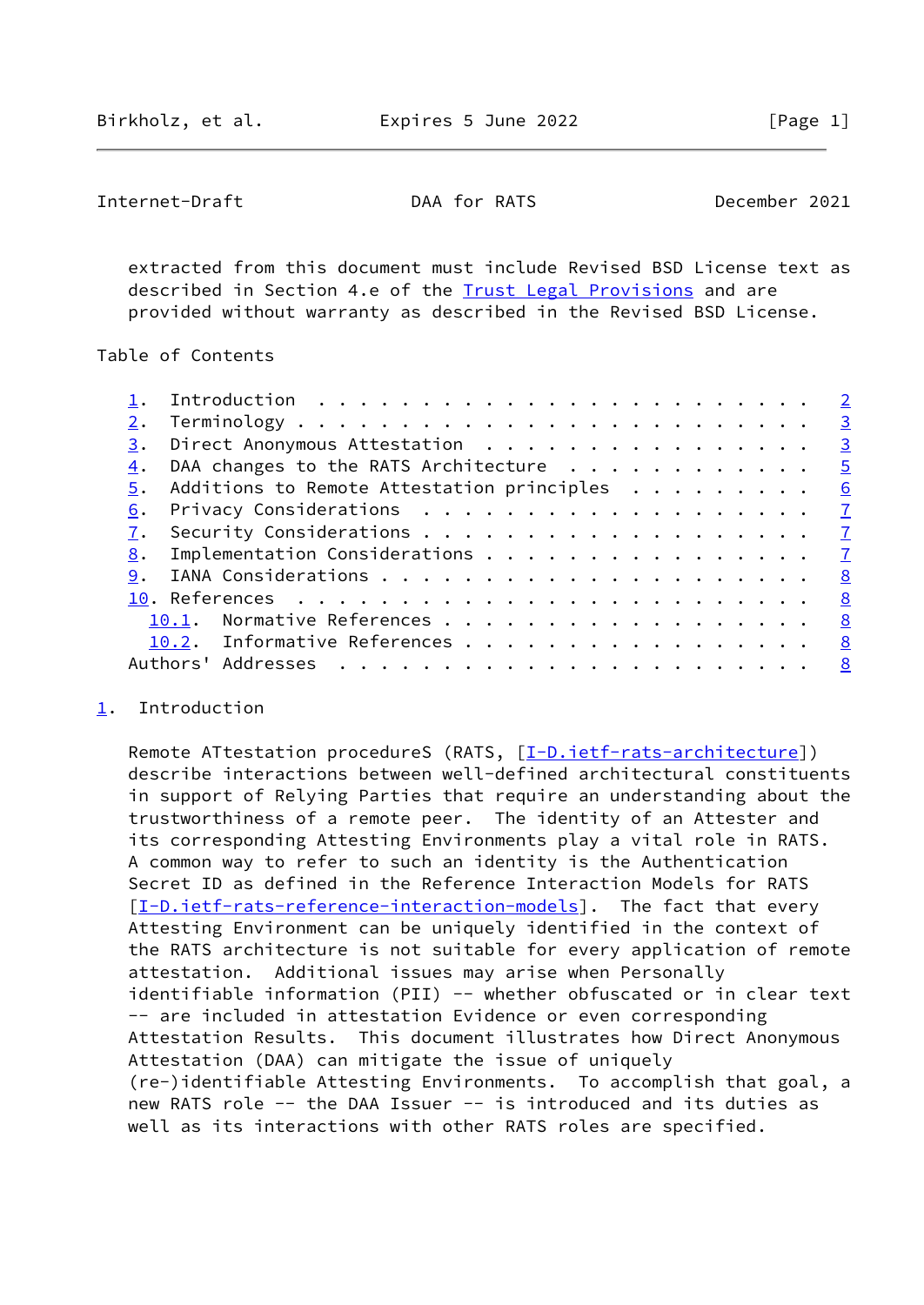Birkholz, et al. 
Expires 5 June 2022  $[Page 2]$ 

<span id="page-2-1"></span>Internet-Draft DAA for RATS December 2021

<span id="page-2-0"></span>[2](#page-2-0). Terminology

 This document uses the following set of terms, roles, and concepts as defined in [[I-D.ietf-rats-architecture\]](#page-8-3): Attester, Verifier, Relying Party, Conceptual Message, Evidence, Attestation Result, Attesting Environment. The role of Endorser, also defined in [\[I-D.ietf-rats-architecture\]](#page-8-3), needs to be adapted and details are given below.

 Additionally, this document uses and adapts, as necessary, the following concepts and information elements as defined in [\[I-D.ietf-rats-reference-interaction-models\]](#page-8-4): Attester Identity, Authentication Secret, Authentication Secret ID

 A PKIX Certificate is an X.509v3 format certificate as specified by  $[REC5280]$ .

 The key words "MUST", "MUST NOT", "REQUIRED", "SHALL", "SHALL NOT", "SHOULD", "SHOULD NOT", "RECOMMENDED", "NOT RECOMMENDED", "MAY", and "OPTIONAL" in this document are to be interpreted as described in [BCP 14](https://datatracker.ietf.org/doc/pdf/bcp14) [\[RFC2119](https://datatracker.ietf.org/doc/pdf/rfc2119)] [\[RFC8174](https://datatracker.ietf.org/doc/pdf/rfc8174)] when, and only when, they appear in all capitals, as shown here.

<span id="page-2-2"></span>[3](#page-2-2). Direct Anonymous Attestation

 Figure 1 shows the data flows between the different RATS roles involved in DAA.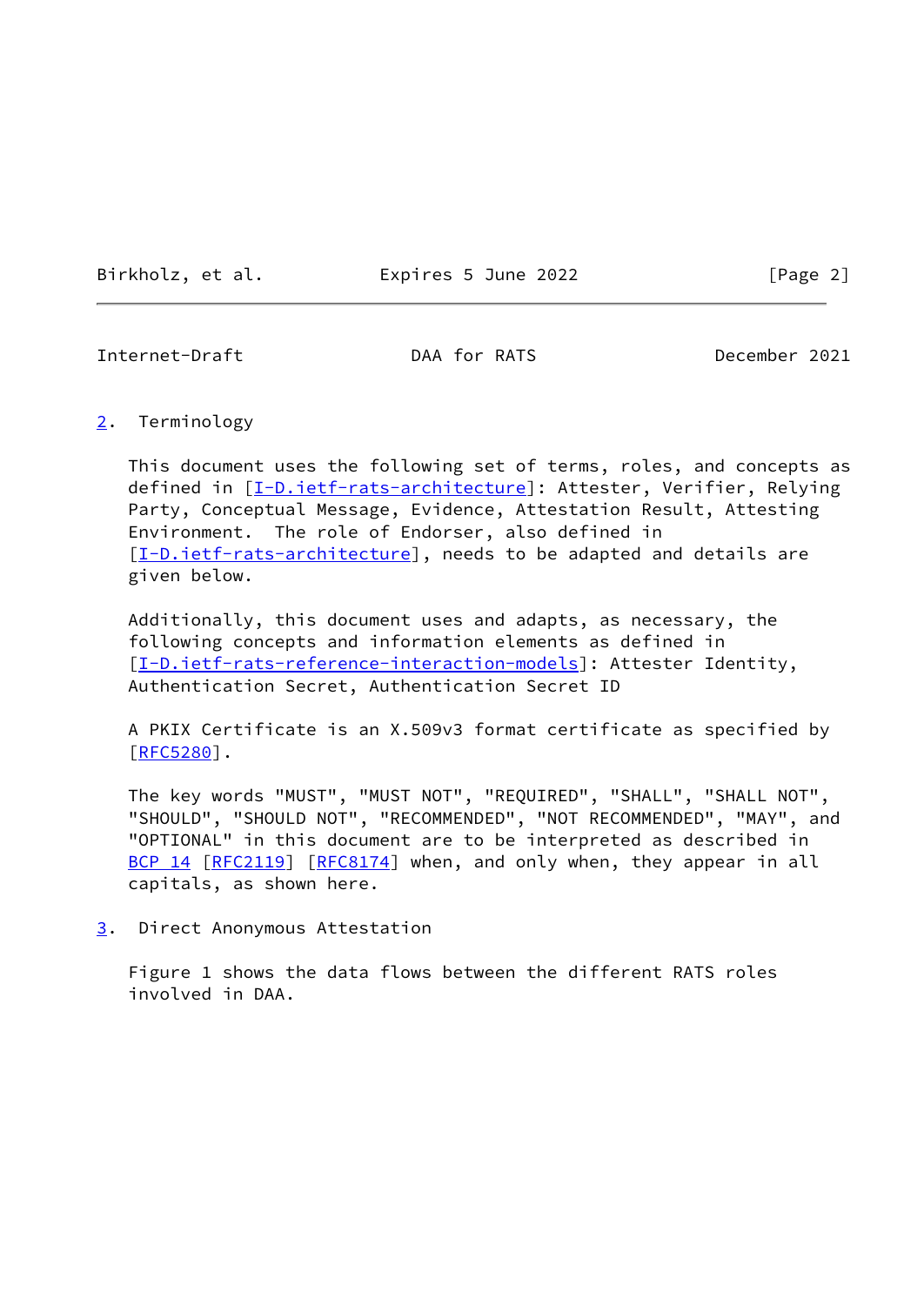Birkholz, et al. **Expires 5 June 2022** [Page 3]

Internet-Draft **DAA** for RATS December 2021

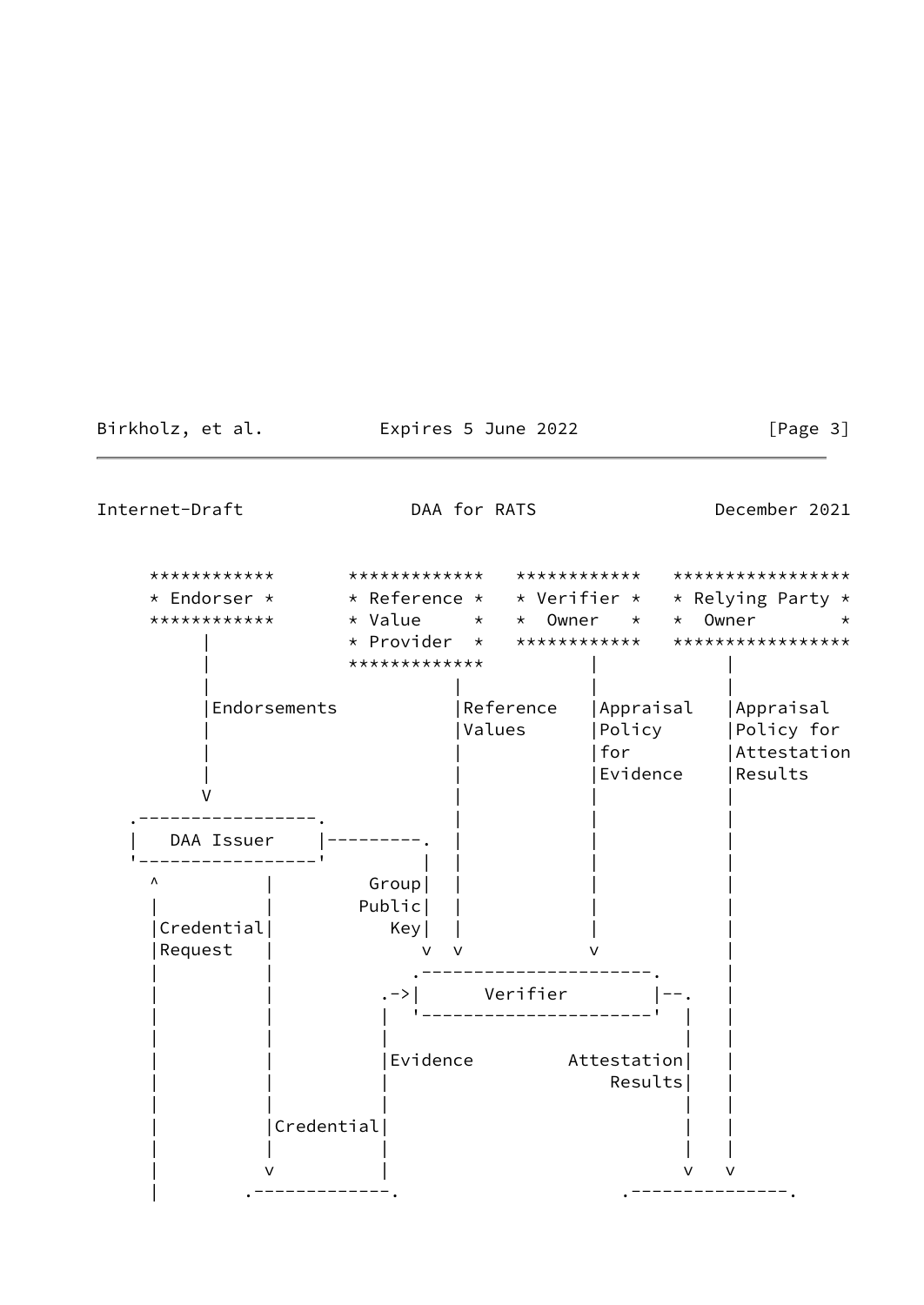'--------| Attester | | | | Relying Party |

'-------------' '---------------'

## Figure 1: DAA data flows

DAA [\[DAA](#page-8-5)] is a signature scheme that allows the privacy of users that are associated with an Attester (e.g. its owner) to be maintained. Essentially, DAA can be seen as a group signature scheme with the feature that given a DAA signature no-one can find out who the signer is, i.e., the anonymity is not revocable. To be able to sign anonymously, an Attester has to obtain a credential from a DAA Issuer. The DAA Issuer uses a private/public key pair to generate credentials for a group of Attesters and makes the public key (in the form of a public key certificate) available to the verifier in order to enable them to validate the Evidence received.

 In order to support these DAA signatures, the DAA Issuer MUST associate a single key pair with a group of Attesters and use the same key pair when creating the credentials for all of the Attesters

Birkholz, et al. 
Expires 5 June 2022  $[Page 4]$ 

<span id="page-4-1"></span>Internet-Draft DAA for RATS December 2021

 in this group. The DAA Issuer's group public key certificate replaces the individual Attester Identity documents during authenticity validation as a part of the appraisal of Evidence conducted by a verifier. This is in contrast to intuition that there has to be a unique Attester Identity per device.

 For DAA, the role of the Endorser is essentially the same, but they now provide Attester endorsement documents to the DAA Issuer rather than directly to the verifier. These Attester endorsement documents enable the Attester to obtain a credential from the DAA Issuer.

<span id="page-4-0"></span>[4](#page-4-0). DAA changes to the RATS Architecture

 In order to enable the use of DAA, a new conceptual message, the Credential Request, is defined and a new role, the DAA Issuer role, is added to the roles defined in the RATS Architecture.

 Credential Request: An Attester sends a Credential Request to the DAA Issuer to obtain a credential. This request contains information about the DAA key that the Attester will use to create evidence and together with Attester endorsement information that is provided by the Endorser to confirm that the request came from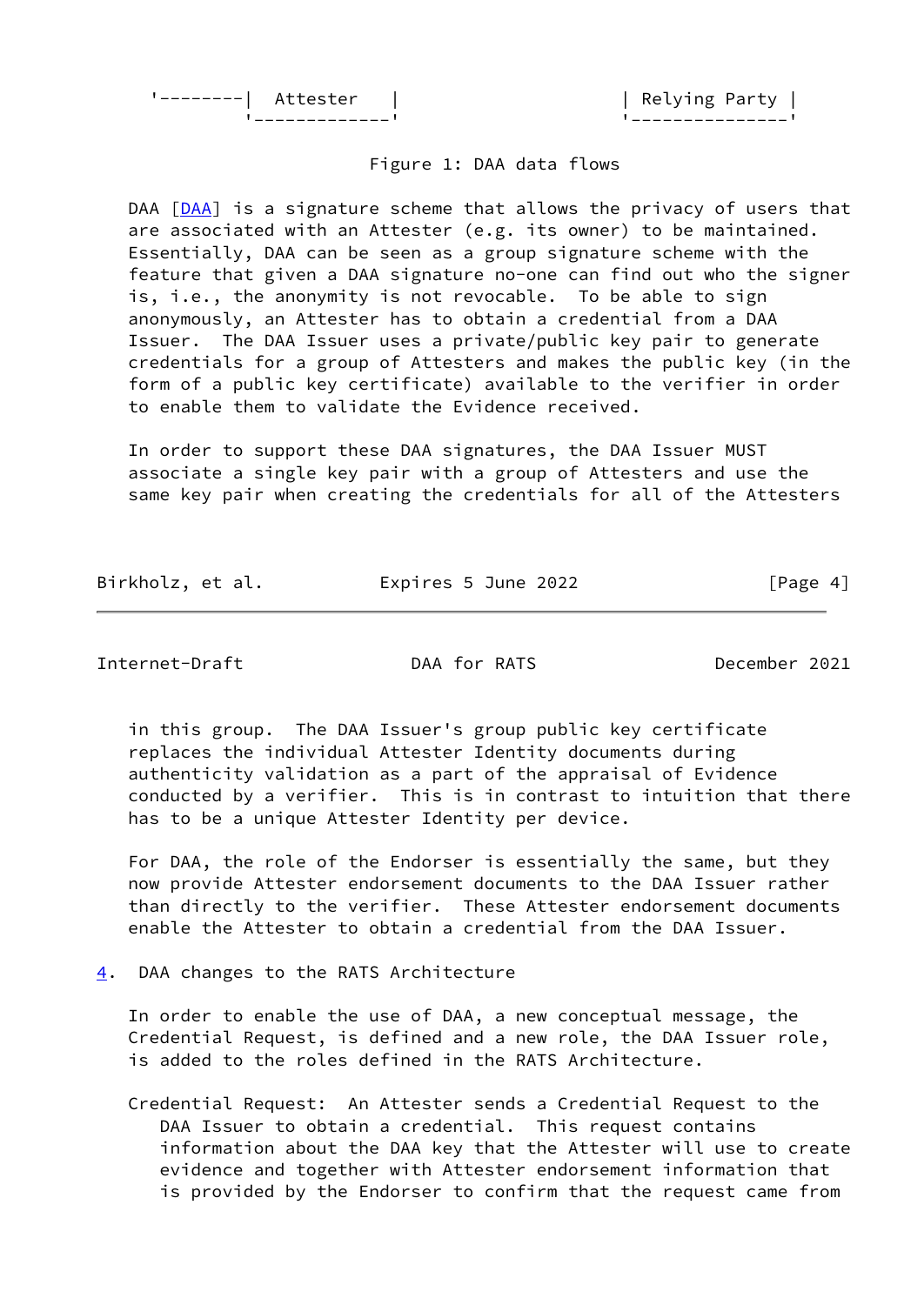a valid Attester.

 DAA Issuer: A RATS role that offers zero-knowledge proofs based on public-key certificates used for a group of Attesters (Group Public Keys) [\[DAA](#page-8-5)]. How this group of Attesters is defined is not specified here, but the group must be large enough for the necessary anonymity to be assured.

 Effectively, these certificates share the semantics of Endorsements, with the following exceptions:

- \* Upon receiving a Credential Request from an Attester, the associated group private key is used by the DAA Issuer to provide the Attester with a credential that it can use to convince the Verifier that its Evidence is valid. To keep their anonymity the Attester randomizes this credential each time that it is used. Although the DAA Issuer knows the Attester Identity and can associate this with the credential issued, randomisation ensures that the Attester's identity cannot be revealed to anyone, including the Issuer.
- \* The Verifier can use the DAA Issuer's group public key certificate, together with the randomized credential from the Attester, to confirm that the Evidence comes from a valid Attester without revealing the Attester's identity.

| Birkholz, et al. | Expires 5 June 2022 | [Page 5] |
|------------------|---------------------|----------|

<span id="page-5-1"></span>Internet-Draft DAA for RATS December 2021

- \* A credential is conveyed from a DAA Issuer to an Attester in combination with the conveyance of the group public key certificate from DAA Issuer to Verifier.
- <span id="page-5-0"></span>[5](#page-5-0). Additions to Remote Attestation principles

 In order to ensure an appropriate conveyance of Evidence via interaction models in general, the following prerequisite considering Attester Identity MUST be in place to support the implementation of interaction models.

 Attestation Evidence Authenticity: Attestation Evidence MUST be correct and authentic.

In order to provide proofs of authenticity, Attestation Evidence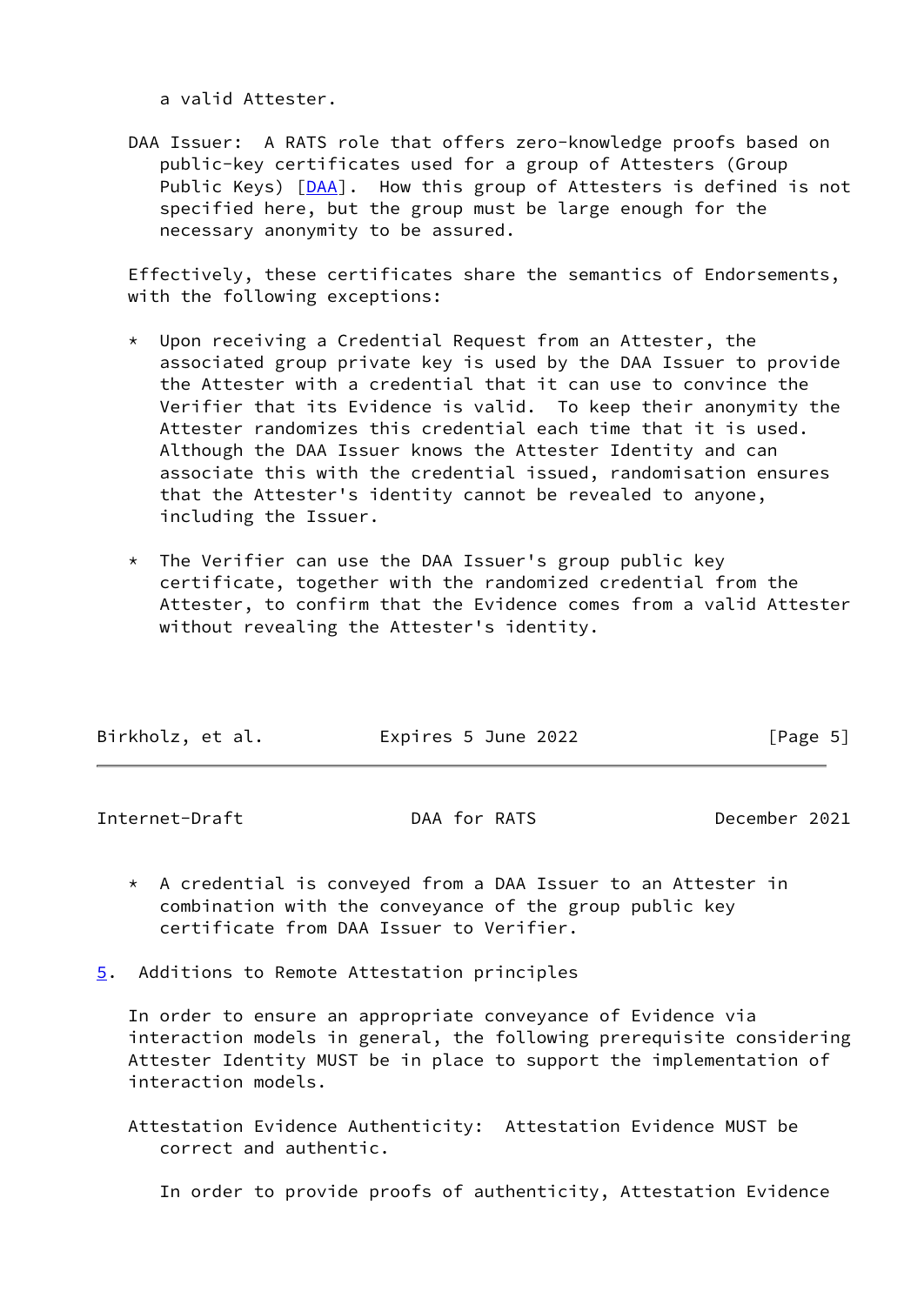SHOULD be cryptographically associated with an identity document that is a randomised DAA credential.

 The following information elements define extensions for corresponding information elements defined in [\[I-D.ietf-rats-reference-interaction-models\]](#page-8-4) and that are vital to all types of reference interaction models. Varying from solution to solution, generic information elements can be either included in the scope of protocol messages (instantiating Conceptual Messages defined by the RATS architecture) or can be included in additional protocol parameters of protocols that facilitate the conveyance of RATS Conceptual Messages. Ultimately, the following information elements are required by any kind of scalable remote attestation procedure using DAA with one of RATS's reference interaction models.

Attester Identity ('attesterIdentity'): \_mandatory\_

 In DAA, the Attester's identity is not revealed to the verifier. The Attester is issued with a credential by the DAA Issuer that is randomised and then used to anonymously confirm the validity of their evidence. The evidence is verified using the DAA Issuer's group public key.

Authentication Secret IDs ('authSecID'): \_mandatory\_

 In DAA, Authentication Secret IDs are represented by the DAA Issuer's group public key that MUST be used to create DAA credentials for the corresponding Authentication Secrets used to protect Evidence.

In DAA, an Authentication Secret ID does not identify a unique

| Birkholz, et al. | Expires 5 June 2022 | [Page 6] |
|------------------|---------------------|----------|
|------------------|---------------------|----------|

<span id="page-6-1"></span>Internet-Draft DAA for RATS December 2021

 Attesting Environment but is associated with a group of Attesting Environments. This is because an Attesting Environment should not be distinguishable and the DAA credential which represents the Attesting Environment is randomised each time it used.

<span id="page-6-0"></span>[6](#page-6-0). Privacy Considerations

As outlined about for DAA to provide privacy for the Attester the DAA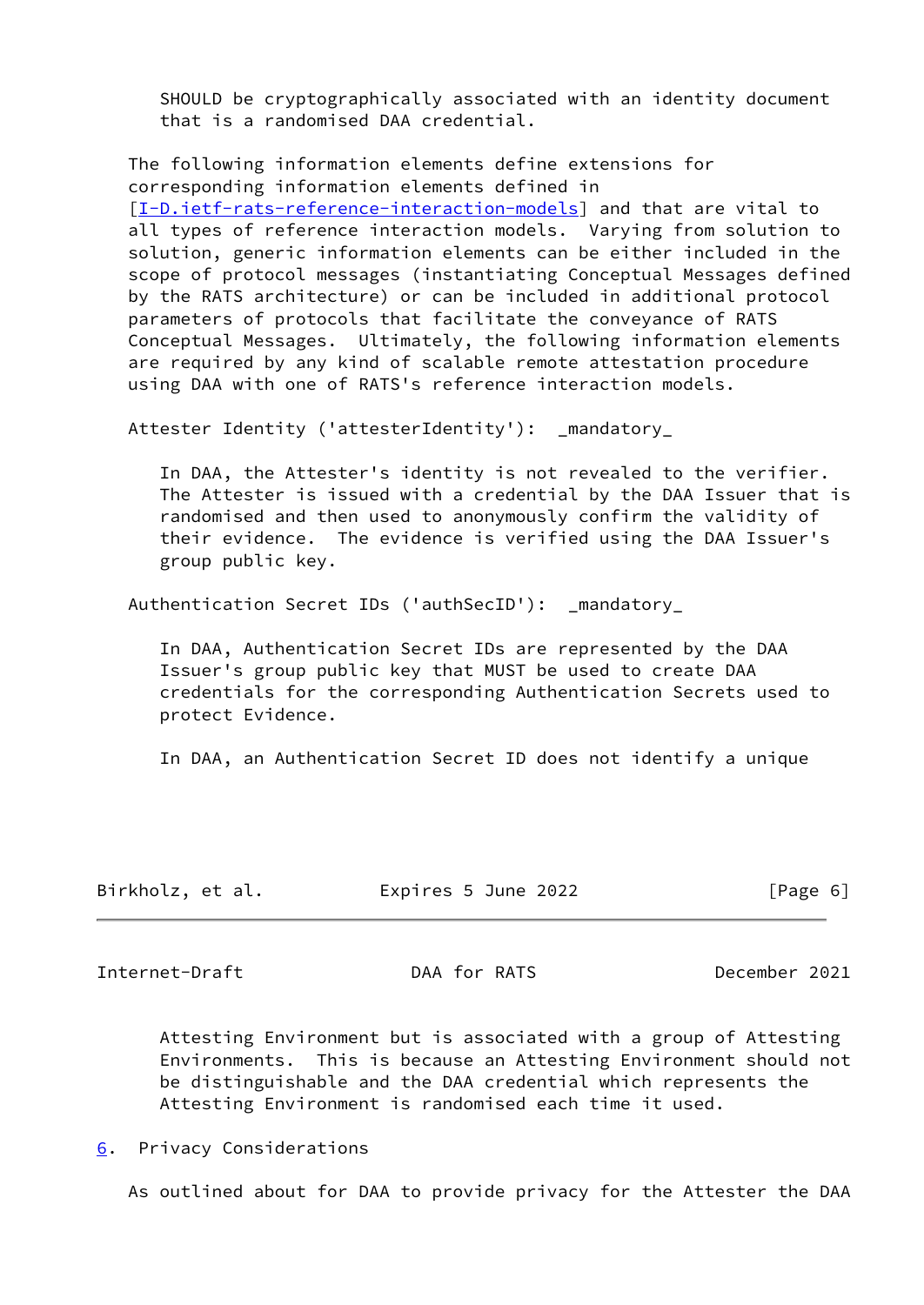group must be large enough to stop the Verifier identifying the Attester.

 Randomization of the DAA credential by the Attester means that collusion between the DAA Issuer and Verifier, will not give them any advantage when trying to identify the Attester.

 For DAA, the Attestation Evidence conveyed to the Verifier MUST not uniqely identify the Attester. If the Attestation Evidence is unique to an Attester other cryptographic techniques can be used, for example, property based attestation. (Henk -- reference follows)

 Chen L., Loehr H., Manulis M., Sadeghi AR. (2008) Property-Based Attestation without a Trusted Third Party. Information Security. ISC 2008. Lecture Notes in Computer Science, vol 5222. Springer. [https://doi.org/10.1007/978-3-540-85886-7\\_3](https://doi.org/10.1007/978-3-540-85886-7_3)

<span id="page-7-0"></span>[7](#page-7-0). Security Considerations

 The anonymity property of DAA makes revocation difficult. Well known solutions include: 1. Rogue attester revocation -- if the an Attester's private key is compromised and known by the Verifier then any DAA signature from that Attester can be revoked. 2. EPID - Intel's Enhanced Privacy ID -- this requires the Attester to prove (as part of their Attestation) that their credential was not used to generate any signature in a signature revocation list.

 There are no other special security conderations for DAA over and above those specifed in the RATS architecture document [\[I-D.ietf-rats-architecture\]](#page-8-3).

<span id="page-7-1"></span>[8](#page-7-1). Implementation Considerations

 The new DAA Issuer role can be implemented in a number of ways, for example: 1. As a stand-alone service like a Certificate Authority, a Privacy CA. 2. As a part of the Attester's manufacture. The Endorser and the DAA Issuer could be the same entity and the manufacturer would then provide a certificate for the group public key to the Verifier.

| Birkholz, et al. | Expires 5 June 2022 | [Page 7] |
|------------------|---------------------|----------|
|------------------|---------------------|----------|

<span id="page-7-3"></span>Internet-Draft DAA for RATS December 2021

<span id="page-7-2"></span>[9](#page-7-2). IANA Considerations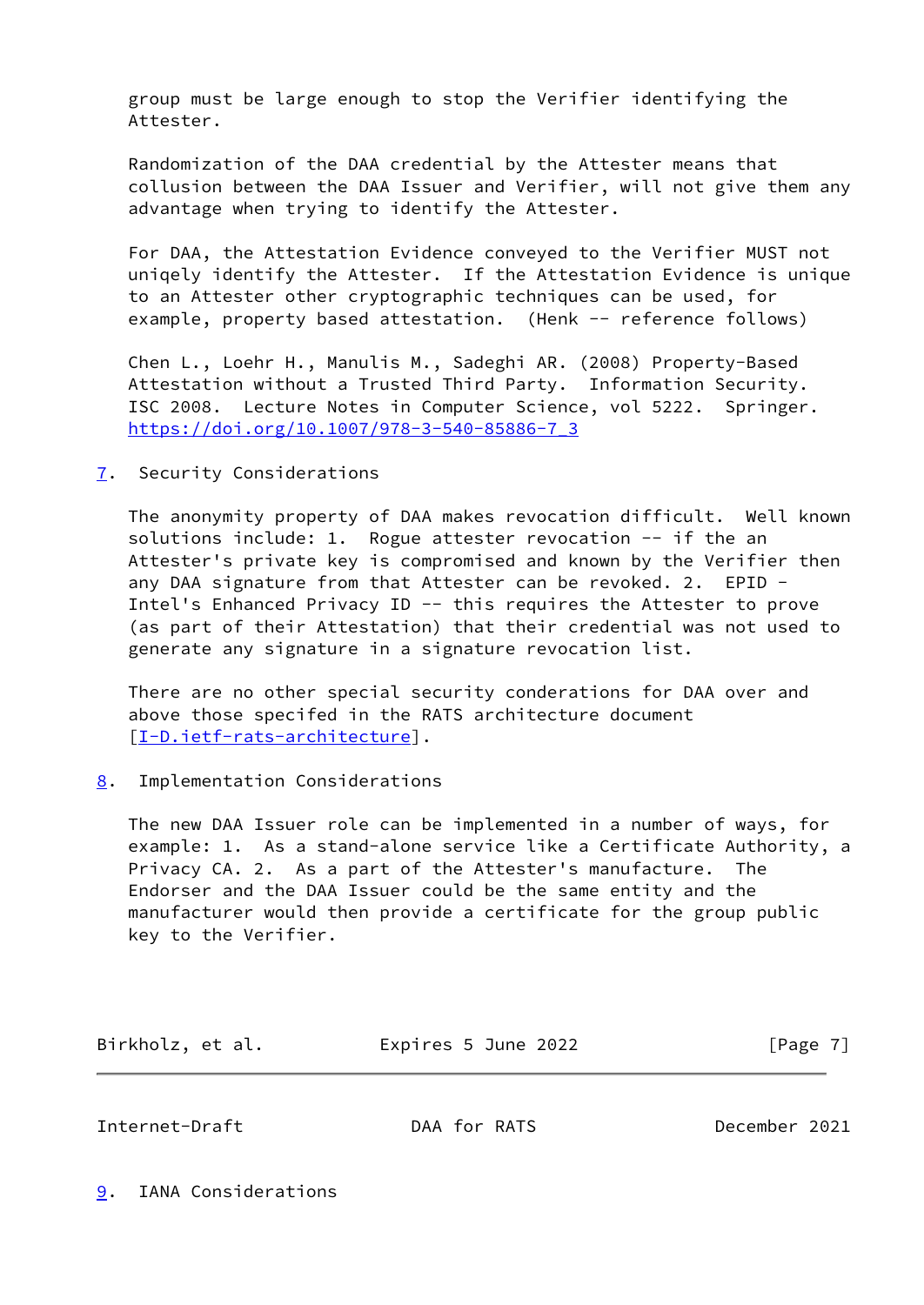We don't yet.

<span id="page-8-0"></span>[10.](#page-8-0) References

<span id="page-8-1"></span>[10.1](#page-8-1). Normative References

- <span id="page-8-5"></span> [DAA] Brickell, E., Camenisch, J., and L. Chen, "Direct Anonymous Attestation", page 132-145, ACM Proceedings of the 11rd ACM conference on Computer and Communications Security, 2004.
- [RFC2119] Bradner, S., "Key words for use in RFCs to Indicate Requirement Levels", [BCP 14](https://datatracker.ietf.org/doc/pdf/bcp14), [RFC 2119](https://datatracker.ietf.org/doc/pdf/rfc2119), DOI 10.17487/RFC2119, March 1997, <[https://www.rfc-editor.org/info/rfc2119>](https://www.rfc-editor.org/info/rfc2119).
- [RFC5280] Cooper, D., Santesson, S., Farrell, S., Boeyen, S., Housley, R., and W. Polk, "Internet X.509 Public Key Infrastructure Certificate and Certificate Revocation List (CRL) Profile", [RFC 5280,](https://datatracker.ietf.org/doc/pdf/rfc5280) DOI 10.17487/RFC5280, May 2008, <[https://www.rfc-editor.org/info/rfc5280>](https://www.rfc-editor.org/info/rfc5280).
- [RFC8174] Leiba, B., "Ambiguity of Uppercase vs Lowercase in [RFC](https://datatracker.ietf.org/doc/pdf/rfc2119) [2119](https://datatracker.ietf.org/doc/pdf/rfc2119) Key Words", [BCP 14](https://datatracker.ietf.org/doc/pdf/bcp14), [RFC 8174,](https://datatracker.ietf.org/doc/pdf/rfc8174) DOI 10.17487/RFC8174, May 2017, [<https://www.rfc-editor.org/info/rfc8174](https://www.rfc-editor.org/info/rfc8174)>.
- <span id="page-8-3"></span><span id="page-8-2"></span>[10.2](#page-8-2). Informative References
	- [I-D.ietf-rats-architecture]

 Birkholz, H., Thaler, D., Richardson, M., Smith, N., and W. Pan, "Remote Attestation Procedures Architecture", Work in Progress, Internet-Draft, [draft-ietf-rats-architecture-](https://datatracker.ietf.org/doc/pdf/draft-ietf-rats-architecture-13) [13,](https://datatracker.ietf.org/doc/pdf/draft-ietf-rats-architecture-13) 8 November 2021, [<https://www.ietf.org/archive/id/](https://www.ietf.org/archive/id/draft-ietf-rats-architecture-13.txt) [draft-ietf-rats-architecture-13.txt](https://www.ietf.org/archive/id/draft-ietf-rats-architecture-13.txt)>.

<span id="page-8-4"></span>[I-D.ietf-rats-reference-interaction-models]

 Birkholz, H., Eckel, M., Pan, W., and E. Voit, "Reference Interaction Models for Remote Attestation Procedures", Work in Progress, Internet-Draft, [draft-ietf-rats](https://datatracker.ietf.org/doc/pdf/draft-ietf-rats-reference-interaction-models-04) [reference-interaction-models-04](https://datatracker.ietf.org/doc/pdf/draft-ietf-rats-reference-interaction-models-04), 26 July 2021, <[https://www.ietf.org/archive/id/draft-ietf-rats](https://www.ietf.org/archive/id/draft-ietf-rats-reference-interaction-models-04.txt) [reference-interaction-models-04.txt](https://www.ietf.org/archive/id/draft-ietf-rats-reference-interaction-models-04.txt)>.

Authors' Addresses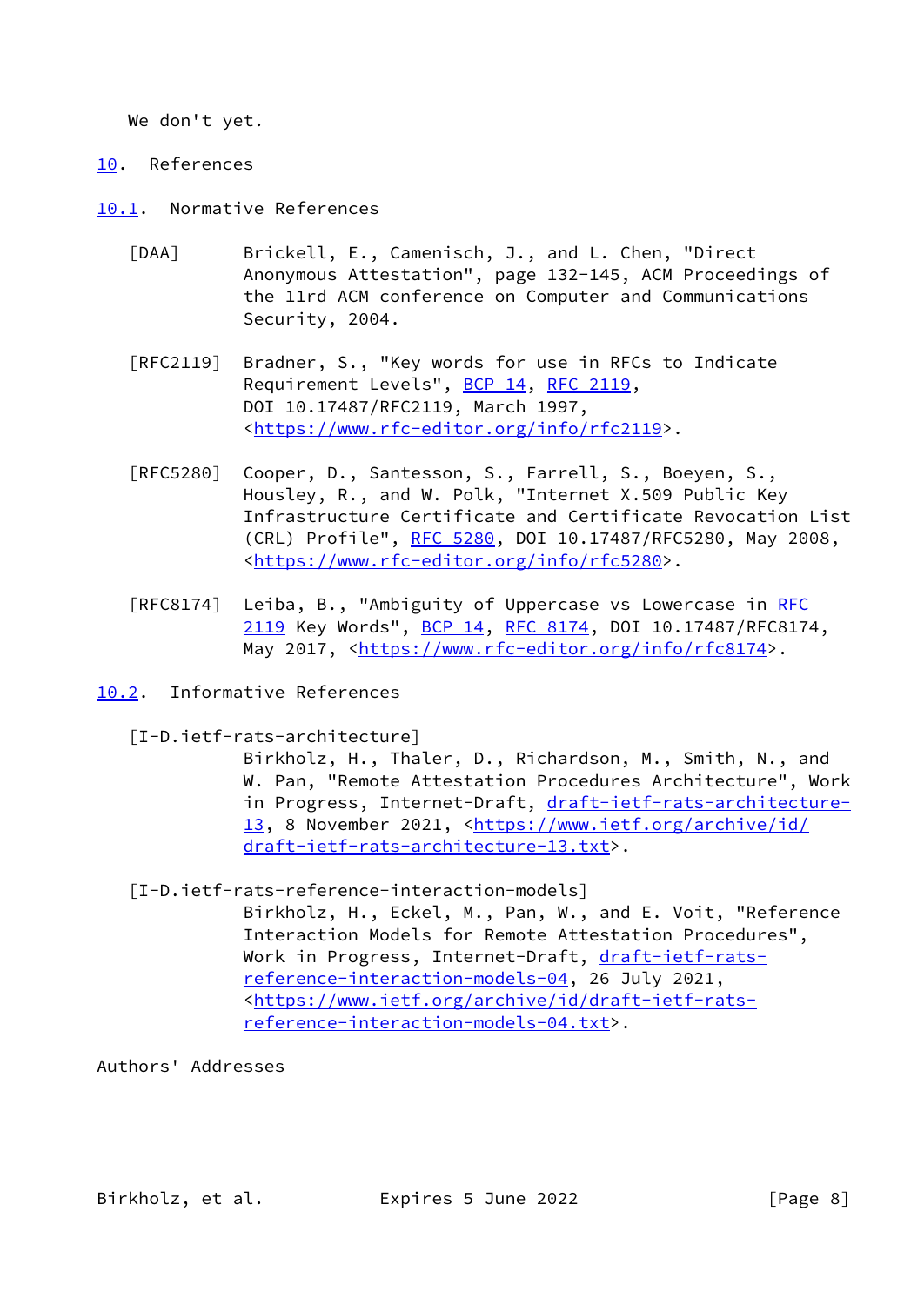Henk Birkholz Fraunhofer SIT Rheinstrasse 75 64295 Darmstadt Germany

Email: henk.birkholz@sit.fraunhofer.de

 Christopher Newton University of Surrey

Email: cn0016@surrey.ac.uk

 Liqun Chen University of Surrey

Email: liqun.chen@surrey.ac.uk

 Dave Thaler Microsoft United States of America

Email: dthaler@microsoft.com